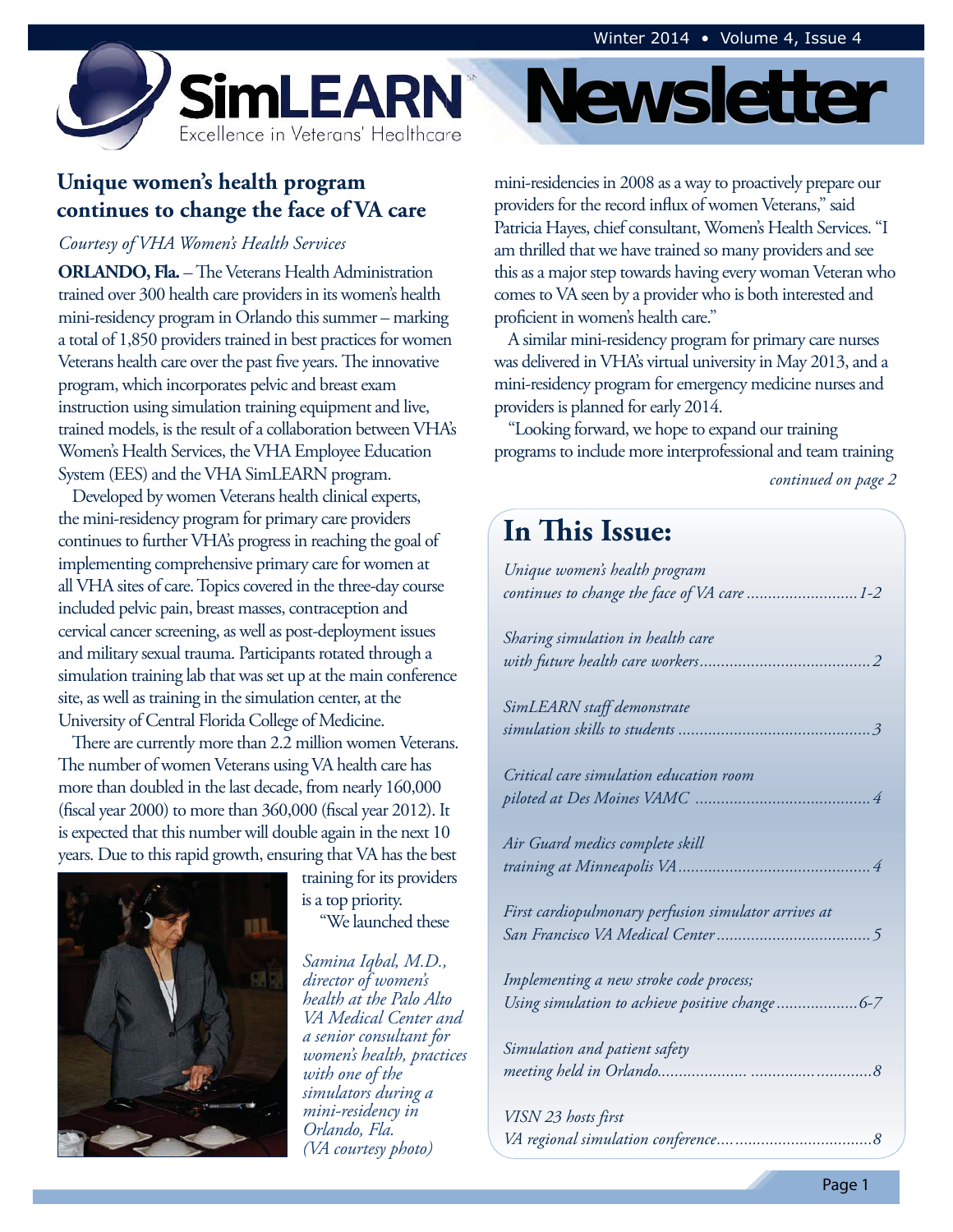<span id="page-1-0"></span>

# Training News

# **Sharing simulation in health care with future health care workers**

*By Janet Sprehe, APN-BC, CVRN, RN-BC VA Nursing Academy faculty and Malcolm Klein, MD Chief of Anesthesiology, James A. Haley VA Hospital* 

**TAMPA, Fla.** – Twenty students from the Sunlake High School Hospital Occupations Student Association (HOSA) in Pasco County, Fla., recently had the experience of learning about simulation and how it is used in the hospital setting: to teach staff, measure competencies and find exceptional solutions to new experiences. The students and HOSA club members were guests at the simulation center here, to see and learn more about how high-fidelity simulation works.

HOSA is a national student organization endorsed by the U.S. Department of Education and the Health Science Education Division of the Association for Career and Technical Education. Its mission is to promote career opportunities in the health care field and enhance delivery of quality health care to all people.

Hospital staff and nursing students provided the students with experience using high-fidelity simulators, by teaching them how to assess peripheral pulses and listen to different lung and heart sounds on the simulator. The students were led in a mock code experience with the high-fidelity simulator, and they were able to see how health care is using simulation to enhance our delivery of patient care to Veterans.

HOSA Instructor Sue Grego commented on how this field trip to the simulation center was a crucial step for promoting

#### *continued from page 1*

so that various professions can learn from each other and learn as they practice: as part of a team," said Dr. Laure Veet, director, women's health education, VHA Women's Health Services. "We also look forward to refining plans to help clinical staff stay up-to-date on the latest advancements in women Veterans health care after the initial training."

For Dr. Robin Faumuina, a participant from VA American Samoa, the mini-residency program gave her an unmatched opportunity to learn as much as possible in order to improve her expertise in working with women Veterans.



*VA Learning Opportunities Residency student Aaron Cleet (left) shows Hospital Occupations Student Association students Nicole Harder and Maya Maharana how to listen to heart and lung sounds on the high-fidelity simulator. (VA photo by Janet Sprehe)* 

 especially since there is an acute shortage of qualified workers. high school students to go into the health care industry,

"We all enjoyed seeing and working with the high-fidelity simulators," said Grego. "This is a great way to promote students' interest in working in our health care field. This was a great collaboration between the hospital and our community. These types of experiences help encourage students to become future nurses, physicians and other health occupations. We greatly loved this experience."  $\mathbf{\hat{P}}$ 

"We have to fly our patients to Honolulu to seek care from specialists," Dr. Faumuina said. "So, as the women's health provider at the American Samoa VA clinic, I [grasped] as much knowledge and experience that I [could], in order to better serve our women Veterans."

For Dr. Jill Clay, a primary care physician from a community outpatient clinic in Newark, Ohio, the program's content and structure left a mark.

"I felt I left with more confidence and knowledge than prior to the program," she said. "I look forward to attending in the future."  $\mathbf{\hat{*}}$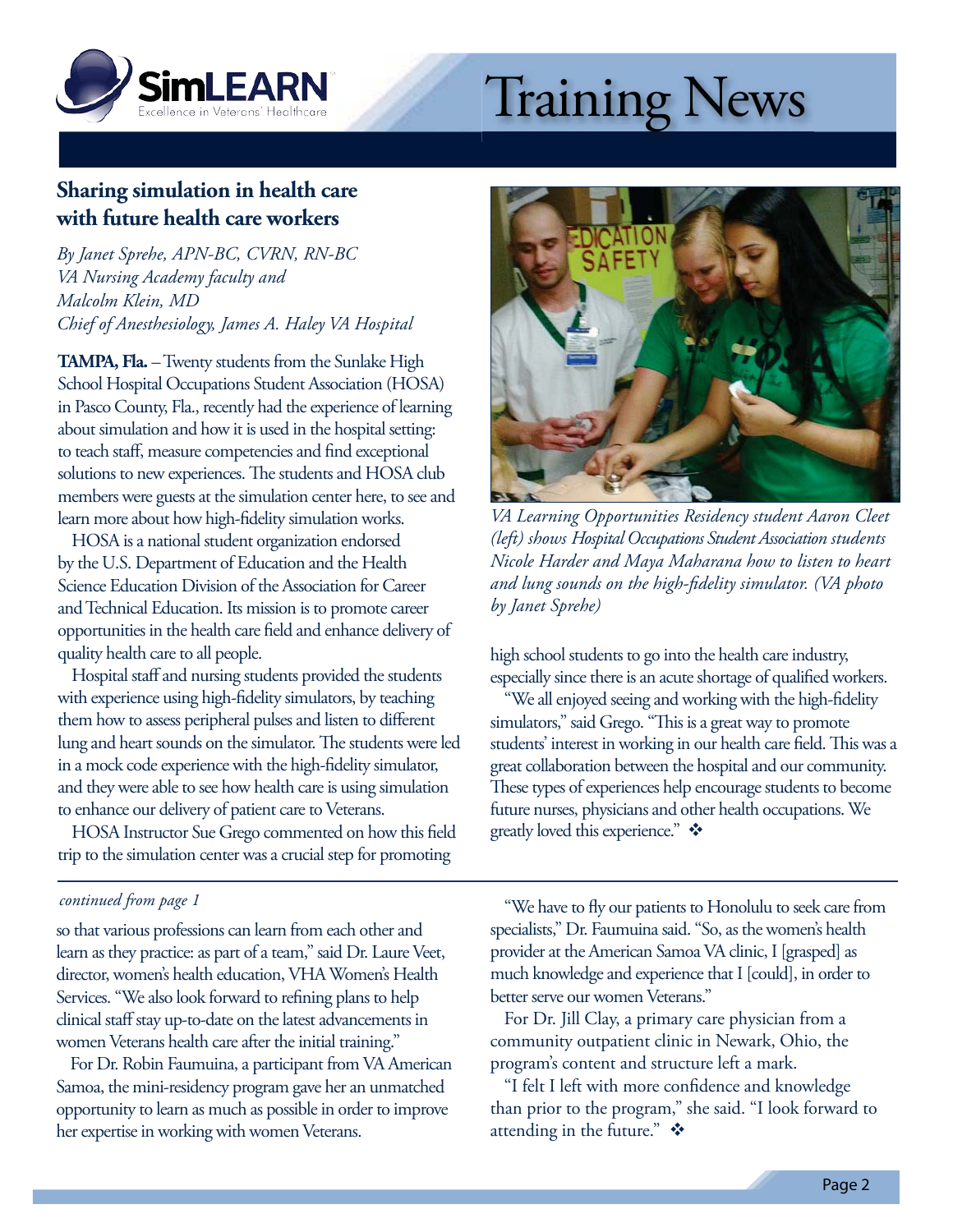# <span id="page-2-0"></span>**SimLEARN staff demonstrate simulation skills to students**

#### *By Gerald Sonnenberg EES Marketing and Communication*

**ORLANDO, Fla.** – SimLEARN staff provided medical simulation demonstrations to more than 400 high school and middle school students from throughout Florida Sept. 30 at the Lou Frey Institute of Politics and Government on the University of Central Florida. The "Simulation: Evolutionary Past, Boundless Future" event demonstrated careers in science, technology, engineering and mathematics (STEM) in an effort to show students that STEM careers branch out far beyond what they might imagine.

SimLEARN was one of about a dozen organizations that demonstrated a variety of modeling and simulation techniques and helped provide a hands-on, interactive simulation symposium. These demonstrations allowed students to "practice" procedures.

Dr. Haru Okuda, SimLEARN national medical director, was part of the team that participated in the symposium, and he enjoyed the opportunity to share the hands-on opportunity with young, eager students.

"It was very exciting to have the opportunity to interact with this group of interested high school and middle school students," he said. "They all got the 'hands-on' experience for using various, state-of-the-art, modeling and

*Dr. Haru Okuda, SimLEARN national medical director, uses an ultrasound device on a student at the symposium. (VA photo by Dolly Glass)* 





*Dr. Malcolm Klein, chief of anesthesiology at the James A. Haley VA Hospital in Tampa, Fla., helps a local student intubate a "patient" at the symposium. (VA photo by Dolly Glass)* 

simulation–based clinical training tools used within Veterans Health Administration for improving workforce skills in providing health care to our Veteran patients. They eagerly participated in drills for difficult airway intubations, central line placements, as well as resuscitation and high-fidelity mannequin operations."

Harry Robinson, SimLEARN national program manager, said, "the Lou Frey Institute, University of Central Florida, and supporting partners provided a well-organized and executed event that captivated over 430 students from over 13 area high schools. The SimLEARN faculty and staff were grateful for the opportunity to join the team in showcasing several simulation-based training modalities that are fundamentally changing and improving clinical health care training."

"The medical domain is quickly moving over the precipice to increase training efficiency through simulation, while maintaining the high standards historically achieved through on-the-job training," he added. Our student attendees certainly seemed enthused and enjoyed the chance to learn more about their future prospects in STEM."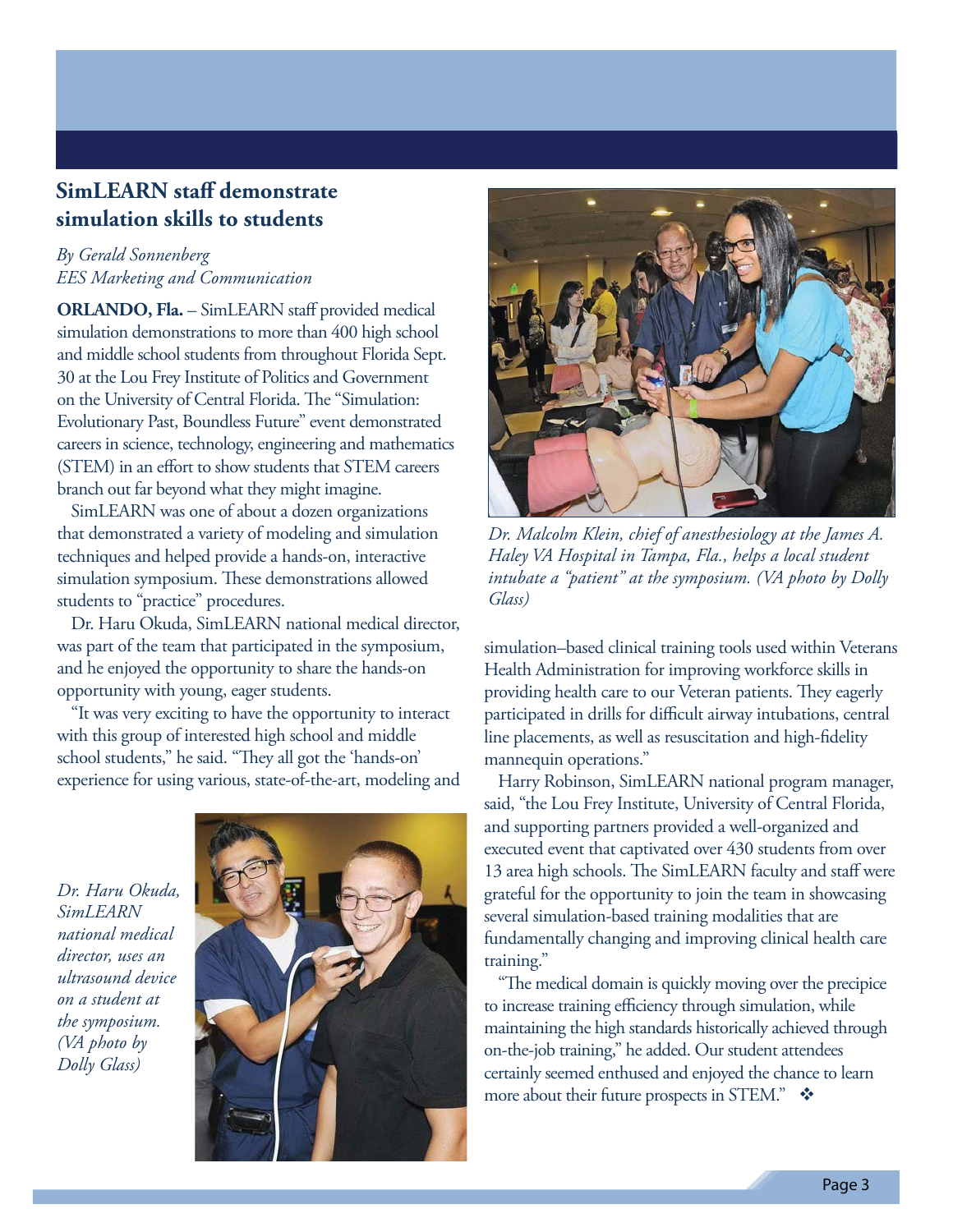<span id="page-3-0"></span>

# Innovation

# **Critical care simulation education room piloted at Des Moines VAMC**

*By Gloria Castellano, Nurse Educator and Simulation Coordinator VA Central Iowa Health Care System* 

**DES MOINES, Iowa** – The intensive care unit (ICU) here recently piloted a Critical Care Simulation Education Room, in which specific critical skills were reviewed. The staff had the opportunity to interact and practice skills to familiarize themselves with training and to create a level of comfort for various topics they deemed were necessary for their clinical setting.

This is just another way simulation has empowered the staff and facility with education opportunities, creating a safe

*(Left to right) ICU staff Heather Frank and Jill Jefferson stand ready in the critical care simulation education room. (VA photo by James Kastner)* 



**Air Guard medics complete skill training at Minneapolis VA** 

*By David J. Adriansen, Ed.D, NREMT VISN 23 Simulation Program Manager Minneapolis VA Simulation Center* 

**MINNEAPOLIS** – On Aug. 16, sixteen members of the 133rd Medical Group of the Minnesota Air National Guard completed Readiness Skills Verification Training using simulation at the Minneapolis VA Simulation Center. All Air Force aeromedical technicians are required to complete skills testing every 24 months. Readiness skills include patient assessment, administering medications, IV, nasogastric and Foley insertion, chest tube care, measuring and recording intake and output, suturing, external fixator and pin care and applying and bi-valving casts.

VHA simulation staff advised Guard members during this joint training initiative, which allowed Air Force medics to

environment for learning objectives and enhancing the way they deliver excellence in patient care. Activities included practicing skills such as intraosseous insertion, and acting out advanced cardiovascular life support mega code scenarios.

As training continues, staff members are looking forward to the advances in education and simulation heading their way in Central Iowa. ❖



*Pictured (left to right) ICU staff Desirae Snyder, Heather Frank, Elizabeth Filbert, Jill Jefferson and Andrea Hill conduct a mega code scenario in the critical care simulation education room. (VA photo by James Kastner)* 



*Tech. Sgt. Luke Tajima (center) instructs Senior Airman Derek Rangel on fixator pin care while Master Sgt. Tanya Vossberg observes. (VA photo by April Eilers)* 

complete all skills via simulation in one setting, including using a newly created fixator trainer.  $\bullet$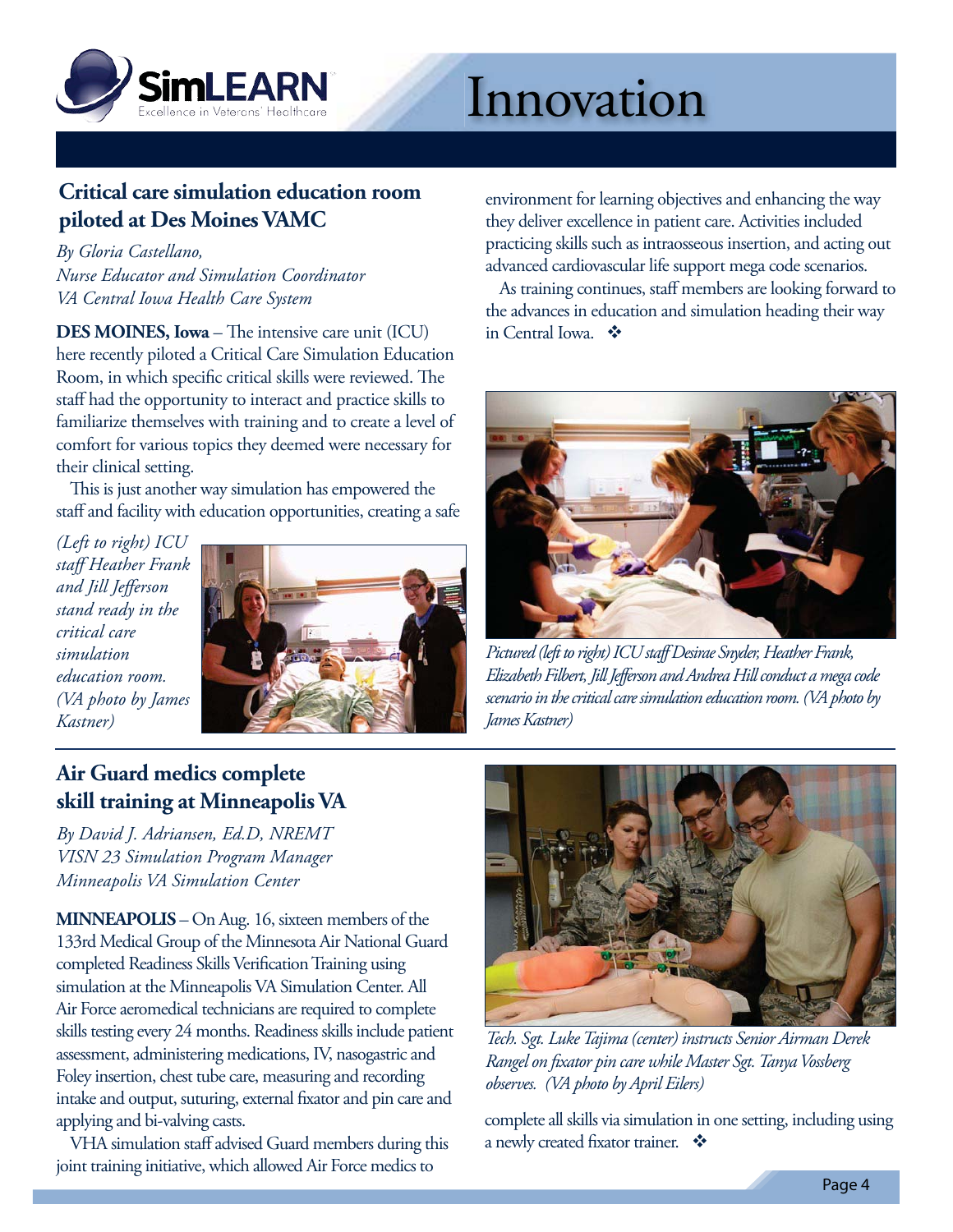### <span id="page-4-0"></span>**First cardiopulmonary perfusion simulator arrives at San Francisco VA Medical Center**

*By Rich Fidler, CRNA, NP, MBA, Director, Healthcare Simulation Programs and Co-Director Fellowship in Advanced Clinical Simulation and Elaine Tseng, MD, Chief, Cardiothoracic Surgery San Francisco VA Medical Center Meg Kohn, NP, MSN, Senior Simulation Fellow and Nurse Practitioner, Cardiac Surgery Greater Los Angeles-West VA Medical Center Maj. Curt Wozniak, MD, Attending Cardiothoracic Surgeon San Francisco VA/Travis AFB-David Grant Medical Center* 

**SAN FRANCISCO** – Clinical simulation has become part of the culture at the San Francisco VA Medical Center for staff training, process evaluation and improvement, as well as probing the medical center for safety issues. As part of its ongoing commitment to enrich the in-situ simulation scenarios to benefit all participants in team training, a new cardiopulmonary perfusion simulator was just installed.

For the perfusionist – a specialized health care professional who uses the heart-lung machine during cardiac or other surgeries – the perfusion simulator is able

to connect directly to clinical monitoring equipment. It also directly interfaces with the clinical cardio-pulmonary bypass machines to provide realistic screen displays and actual physiologic waveform data for the perfusionist, anesthesia provider and the surgical team.

The perfusion simulator system consists of a control in a small desktop computer; a perfusionist monitoring control touch-screen panel that fits on the perfusion machine; and the briefcase-sized perfusion connection module that allows all of the physiologic monitors to connect. Physiologic outputs include multi lead electrography with the ability to change rhythms; invasive arterial and central venous pressure waveforms, cardioplegia is able to be infused, and the simulator connects to the cardiopulmonary bypass pump with fluid to simulate blood.

The perfusion simulator adds a layer of

realism that was never before possible.

"This simulator seems so real. The simulator was able to reproduce changes consistent with emboli, bleeding with major hypovolemia, and the venous air lock appeared exactly as it would for real," said Michelle Chambliss, a certified cardiopulmonary perfusionist.

incorporated an open-chest model of resternotomy. For many highly technical simulations, such as cardiac surgery, there is often a focus on one learner or group of learners' technical skills, while team training can be incorporated. Until now, a significant amount of simulated technical experiences for the surgeon, scrub and perfusionist was sacrificed to focus more on teamwork and anesthesia care. With the addition of several components, simulation scenarios were enriched so that all professionals have the opportunity to have technical challenges as part of the in-situ clinical simulation scenarios. In addition to the perfusion simulator, the cardiac surgery simulation team has

The addition of the perfusion simulator represents one of the technological components of an advanced cardiac surgical clinical simulation program, aimed at improving team dynamics and communication, early identification of status changes and team preparedness for critical emergencies.  $\mathbf{\hat{P}}$ 



*The components of a perfusion simulator include the computer control base, the hydraulic simulator unit with electrocardiogram and a touch pad for the perfusion pump operator. (VA courtesy photo)*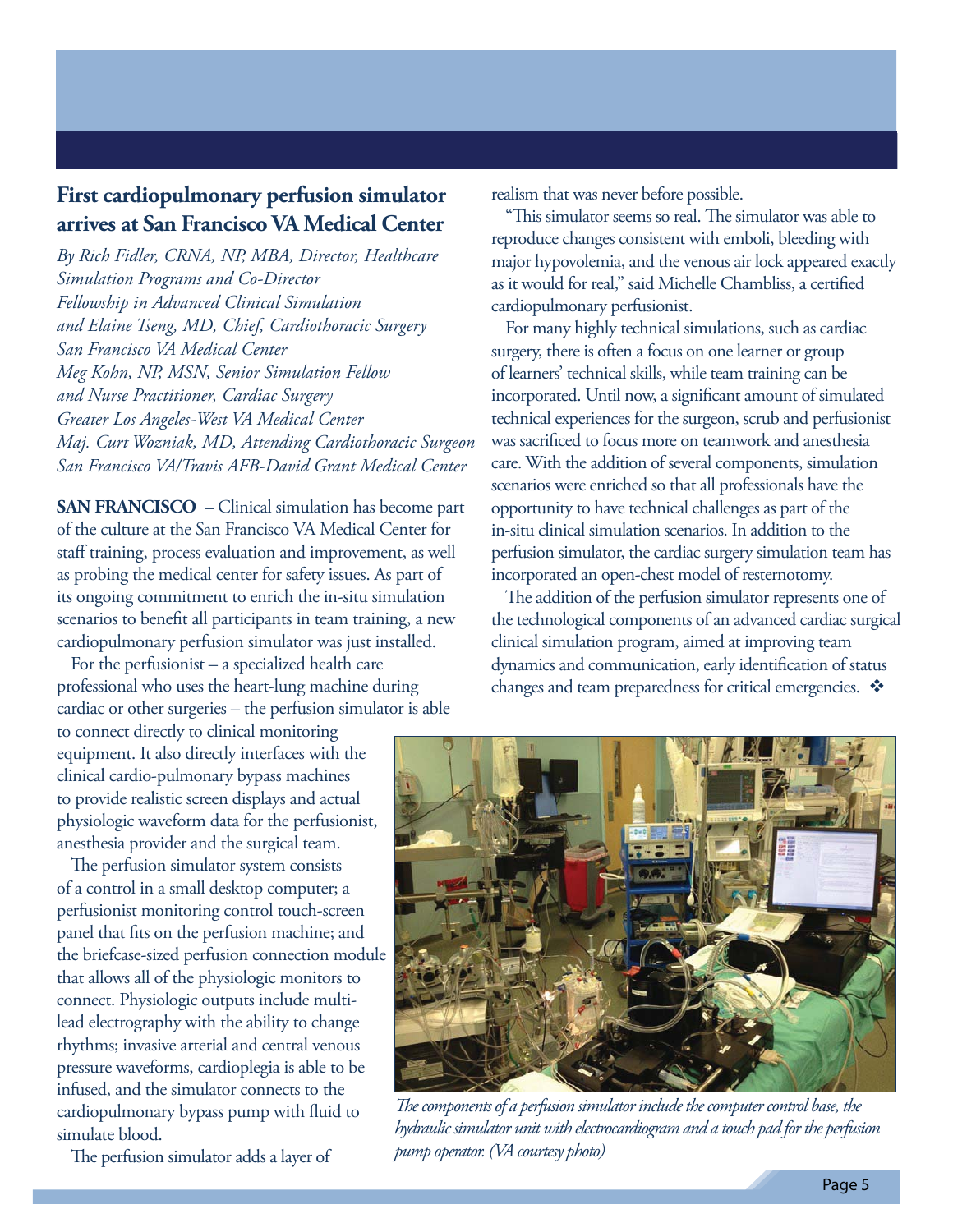## <span id="page-5-0"></span>**Implementing a new stroke code process; Using simulation to achieve positive change**

*By Laura Sescilla, MSN, RN Reggie Horwitz, PMC, MSN, NP-C, RN-BC, CCRN, CEN, CWS and Mary Holtschneider, RN-BC, BSN, MPA, NREMT-P, CPLP Simulation Program staff Durham VA Medical Center* 

**DURHAM, N.C. –** The Durham VA Medical Center (DVAMC) simulation program has a reputation for providing high-quality, in situ simulations that focus on process improvement and education. In situ simulations, or simulations done in the actual work area rather than a separate simulation center, help identify latent threats so they can be isolated and fixed.

The DVAMC simulation program has had great success with finding, reporting and fixing latent threats throughout the hospital as a result of its code response team (CRT) training program. These unannounced simulations are held all over the hospital and involve first responders and actual code team members responding to a simulated cardiac arrest. All CRTs are considered real and not "mock," as all process issues and educational issues are reported and addressed via the hospital critical



*Cardiac Intensive Care Unit (CICU) staff Marilia Pereira, RN, and Maxine Rehder, RN, display the stroke code kit that the CICU nurse brings to all stroke codes. It includes a specialized stroke code lab pack and NIH stroke scale cognitive aid. (VA photo by Mary Holtschneider)* 

care committee.

The success of this CRT program led stakeholders to wholeheartedly employ simulation to implement a new stroke code process in 2011. A workgroup of subject matter experts developed a customized stroke code draft process based on the VHA directive and current evidence-based best practices on stroke management. The first draft of this process included calling a full code if a patient is suspected of having a stroke.

 In November 2011, the first simulated stroke code took place in interventional radiology unit (IRU). The IRU staff recognized that the simulated patient was hav ing a stroke, yet there was no mechanism at that time to activate anything other than a code. When the full code team responded, it was obvious that the new stroke code response process needed only several targeted team members to respond. The nursing and medical staff enthusiastically volunteered to be the stroke code team responders and became stroke champions for the hospital. A stroke code workgroup formed to develop the process. This group worked closely with all stakeholders to ensure that processes were tested, documented and reported to the critical care committee.

 The simulation team held several more stroke code simulations in 2012 to further refine the new process and test for systems issues. These simulations directly led to several process improvement initiatives that have greatly streamlined the process since. Prior to the stroke code process initiation, two different numbers were called for code blue team and rapid response team, which caused confusion for all staff, including the operators. With the addition of the new stroke code response team, stakeholders decided that one number would serve as the overall emergency number; thereby eliminating confusion.

In addition, simulations identified that two key responders for stroke codes were inconsistently being alerted. The first stakeholder, the computed tomography (CT) technician, did not have a dedicated pager for emergencies. The second stakeholder, the neurology resident on call, was not always at the hospital as he/she could physically be at the academic affiliate, Duke Hospital. As a result of the spring 2012

*continued on page 7*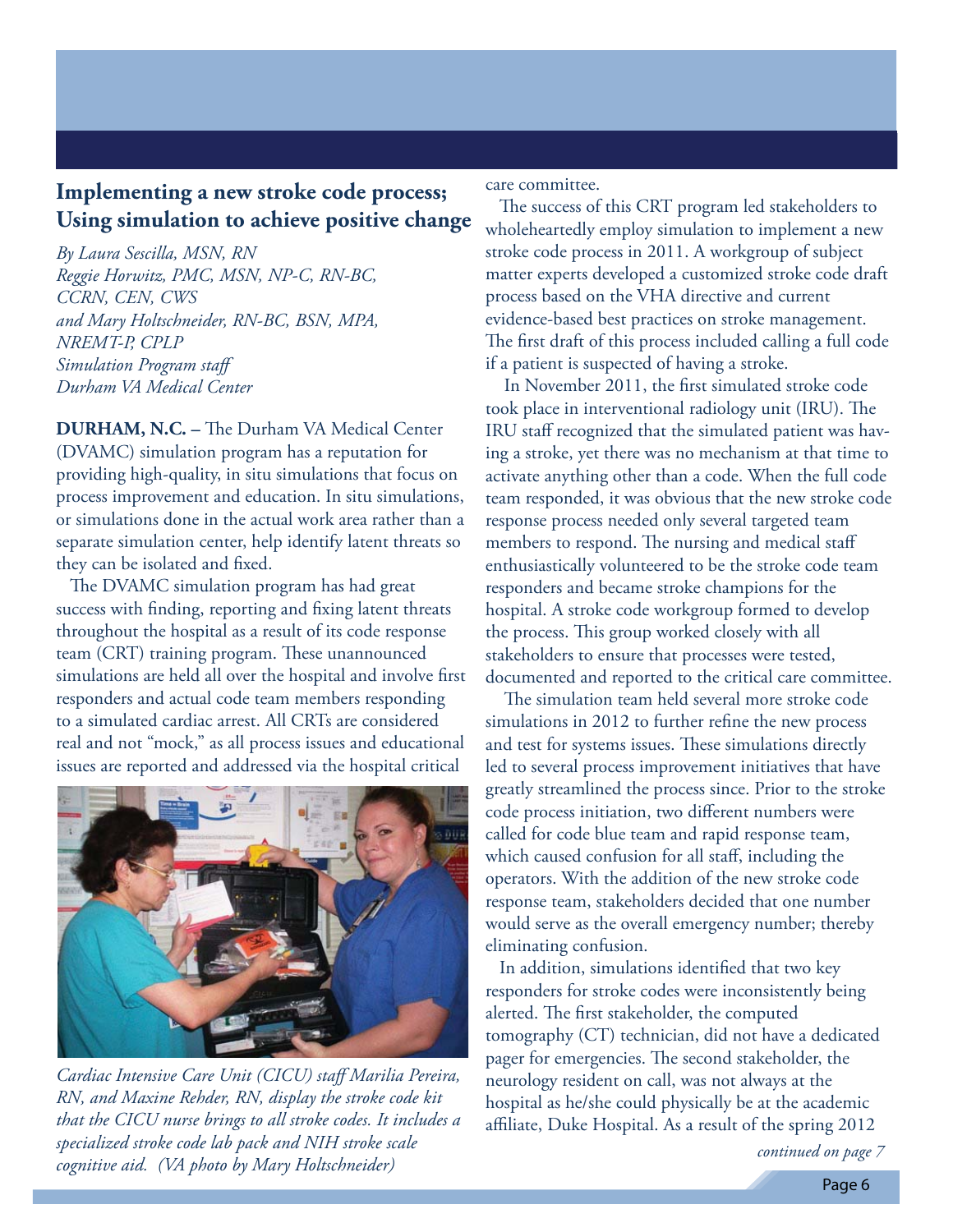#### *continued from page 6*

simulations, the CT technician was given a dedicated emergency response pager. The telephone operators collaborated with the neurology residents on how to best activate them, which included adding a call-back number to the stroke code information. Though these are seemingly simple solutions, they would not have been identified and fixed if simulations had not been done.

These simulations also revealed that certain tools and supplies are needed for a stroke that differ from other rapid response situations and codes. Based on the results of the stroke code simulations, the team developed a stroke bag that contains a stroke-specific lab pack, the National Institutes of Health (NIH) stroke scale and other important items. The team also developed a bedside cognitive aid to assist

staff in completing necessary processes when a possible stroke is identified. This aid is readily available on all units, and has been reworked and updated several times in response to continued simulations. Another concern was identified while physicians were entering orders individually. This order entry took significant time and, sometimes important items were overlooked. In consul tation with informatics, an order set was developed and placed in the computerized record system called "Imme diate Stroke Orders."

The DVAMC simulation program is active with the simulation community nationally, regionally and locally. The team recently hosted the North Carolina Nurses Association Simulation Council and presented a contin uing education activity for the 30 attendees entitled, "In Situ Stroke Code Simulation: Planning, Preparation and Delivery." The participants were able to observe an actual stroke code simulation on one of the medical/surgical floors and participate in the debriefing with the staff.

During National Stroke Awareness Month in May 2013, the simulation team visited the emergency de partment (ED) and explained the hospital stroke code process. The ED process, at the time, included making multiple calls to pharmacy, radiology, physicians, patient



*Stroke code in situ simulation with a standardized patient (Vance Watkins) as the stroke patient. (Left to right) Floor Nurse Lucy Cauthen, RN, Charge Nurse Sobha Cherian, RN, and Neurology Resident Matt Abramson, MD, assess the patient. (VA photo by Mary Holtschneider)* 

transport, etc. When they saw the efficiency of calling one number to activate the entire stroke team, they saw the need for adopting this change in such a fast-paced environment. This past summer, the simulation team performed a full-scale simulation that actually took a standardized patient the entire way through the process from entry to the facility through administration of tissue plasminogen activator or tPA. The simulation team collaborated with the stroke program coordinator, ICU and ED nurse educators, ED management, patient safety officer, clinical nurse specialist and pharmacy supervisor to utilize the Healthcare Failure Mode and Effects Analysis with its related severity and probability scores as a process improvement model.

Each step of the process was documented and new process issues were identified and are being addressed through the critical care committee. Future plans for stroke code simulations include more full systems tests and off-shift exercises to identify resource needs and potential communication breakdowns.

For more information, contact **Laura Secilla**, **Mary Holtschneider** or **Reginaldo Horwitz**.